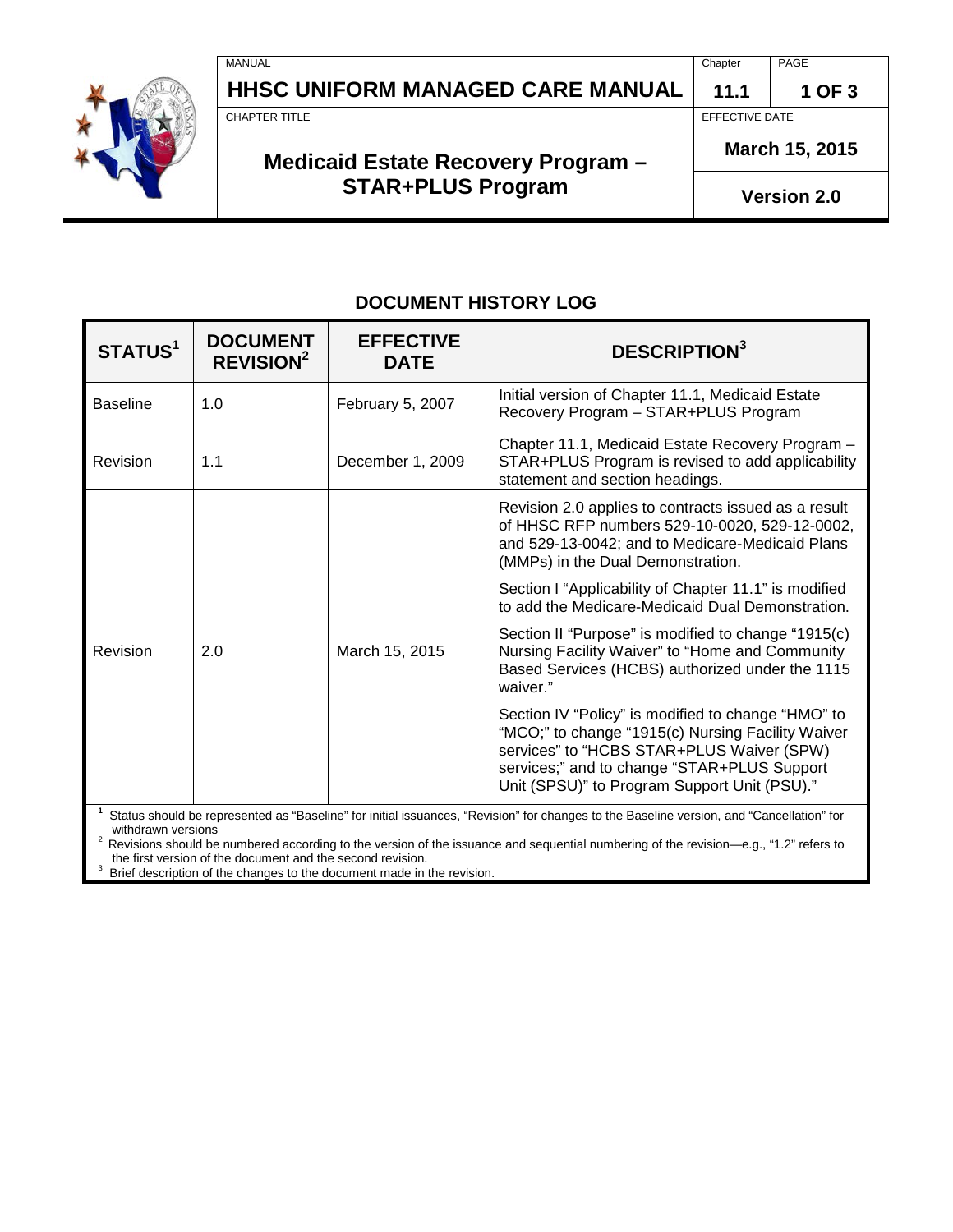|  | MANUAL                                  | Chapter            | PAGE           |
|--|-----------------------------------------|--------------------|----------------|
|  | <b>HHSC UNIFORM MANAGED CARE MANUAL</b> | 11.1               | 2 OF 3         |
|  | CHAPTER TITLE                           | EFFECTIVE DATE     |                |
|  | Medicaid Estate Recovery Program -      |                    | March 15, 2015 |
|  | <b>STAR+PLUS Program</b>                | <b>Version 2.0</b> |                |

## **I. Applicability of Chapter 11.1**

This chapter applies to Managed Care Organizations (MCOs) participating in the STAR+PLUS Program (including the Medicare-Medicaid Dual Demonstration).

#### **II. Purpose**

Purpose Modified by Version 2.0

Applicability Modified by Version 2.0

> The Medicaid Estate Recovery Program (MERP) is the program that allows the state to file a claim against the estate of a deceased Medicaid recipient to recover Medicaid related costs. More information is available at the Texas Department of Aging and Disability Services (DADS) website listed below.

[http://www.dads.state.tx.us/services/estate\\_recovery/index.html](http://www.dads.state.tx.us/services/estate_recovery/index.html)

For purposes of STAR+PLUS, Members receiving Home and Community Based Services (HCBS) authorized under the 1115 waiver and Members who enter a nursing facility will be subject to the MERP requirements.

### **III. Authority**

The program was established in accordance with federal law 42 U.S.C. §1396p(b)(1), Texas Government Code §531.077, and 1 Texas Administrative Code Chapter 373.

## **IV. Policy**

**Policy** Modified by Version 2.0

The state will only seek recovery from the Member's estate of the premiums paid to the MCO, but there will be no financial impact directly to the MCO. There also will be no financial impact on the MCO's Network Providers. The only claims that will be filed are related to the premiums paid to the MCO on behalf of the Member. There will be no recoupment of payments from the providers of service.

- 1. Members who enter a nursing facility will be provided information about MERP and will be asked to sign Form 8001, MERP Receipt Acknowledgement Form, by the HHSC Medicaid Eligibility staff.
- 2. Members who are requesting HCBS STAR+PLUS Waiver (SPW) services will be provided information about MERP and will be asked to complete Form 8001, MERP Receipt Acknowledgement Form, by the MCO representative